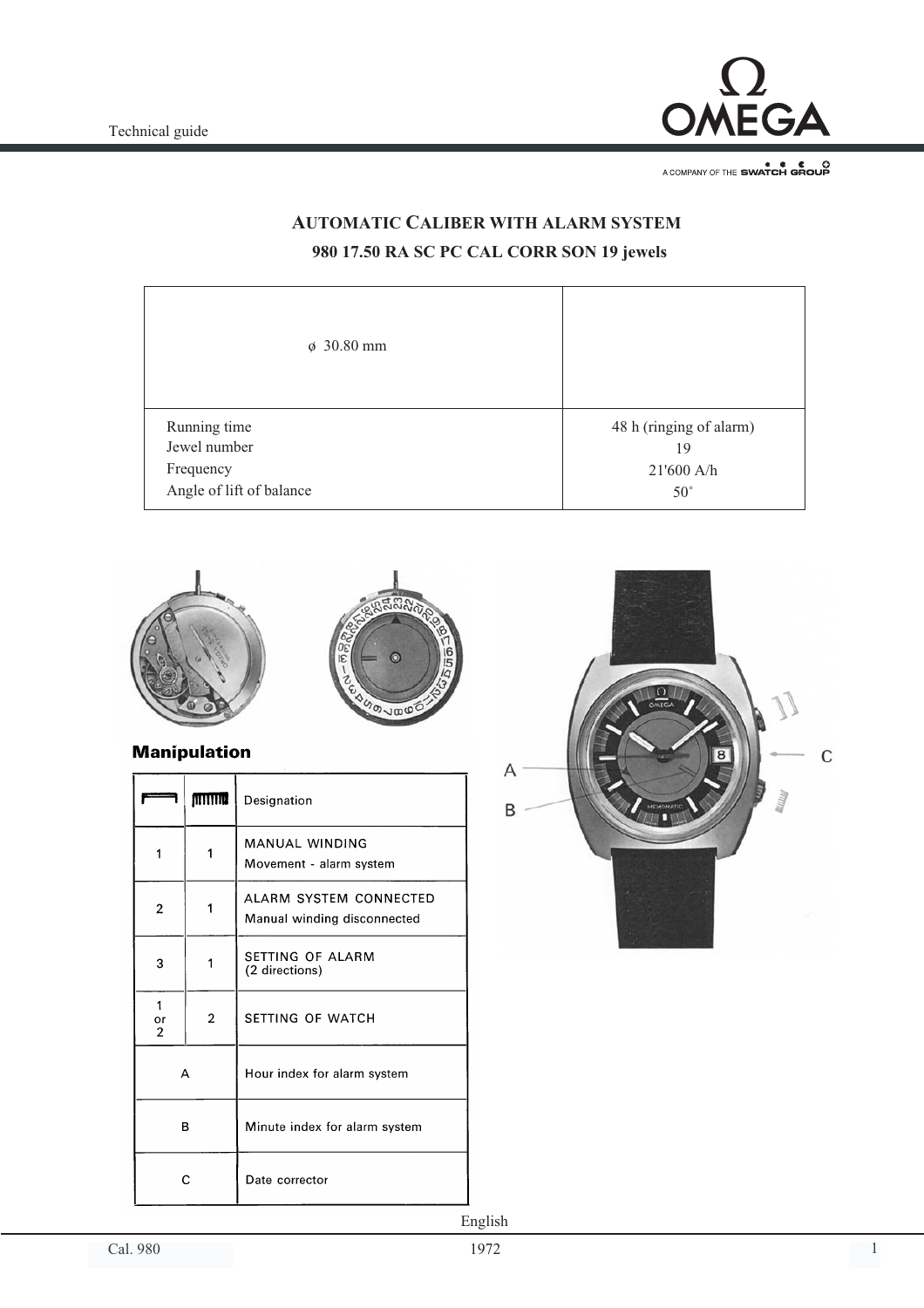

- lever<br>1146 Upper hand setting yoke<br>1147 Upper hand setting yoke spring<br>1165 Ratchet winding wheel<br>1166 Lower hand setting yoke
- 
- 
- 
- 
- 
- 
- 
- 
- Screw for securing release<br>device<br>2467 Screw for operating lever of
	- date corrector

Important For basic caliber numbers applying to the above parts, please refer to our spare part catalogue.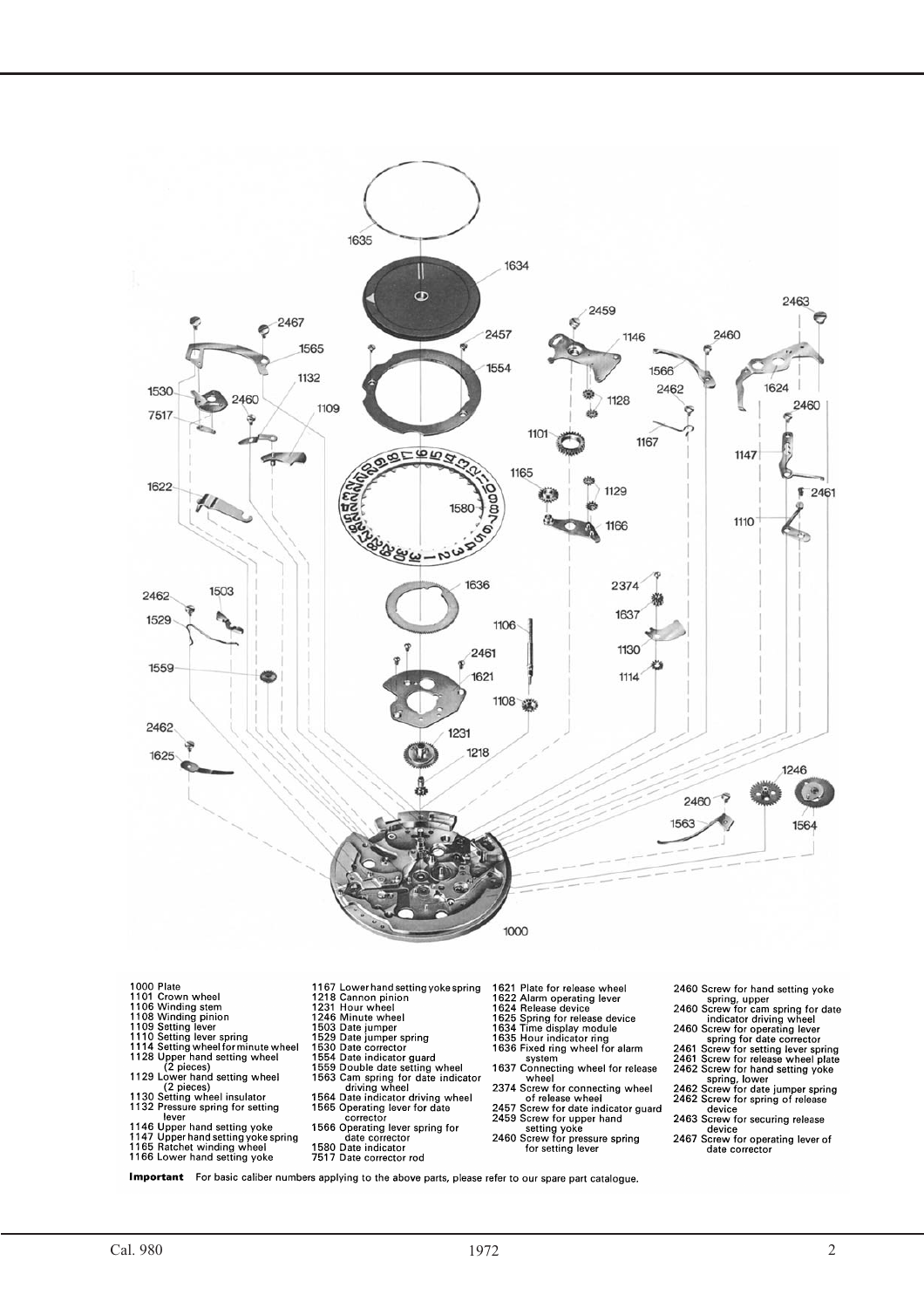

Important For basic caliber numbers applying to the above parts, please refer to our spare part catalogue.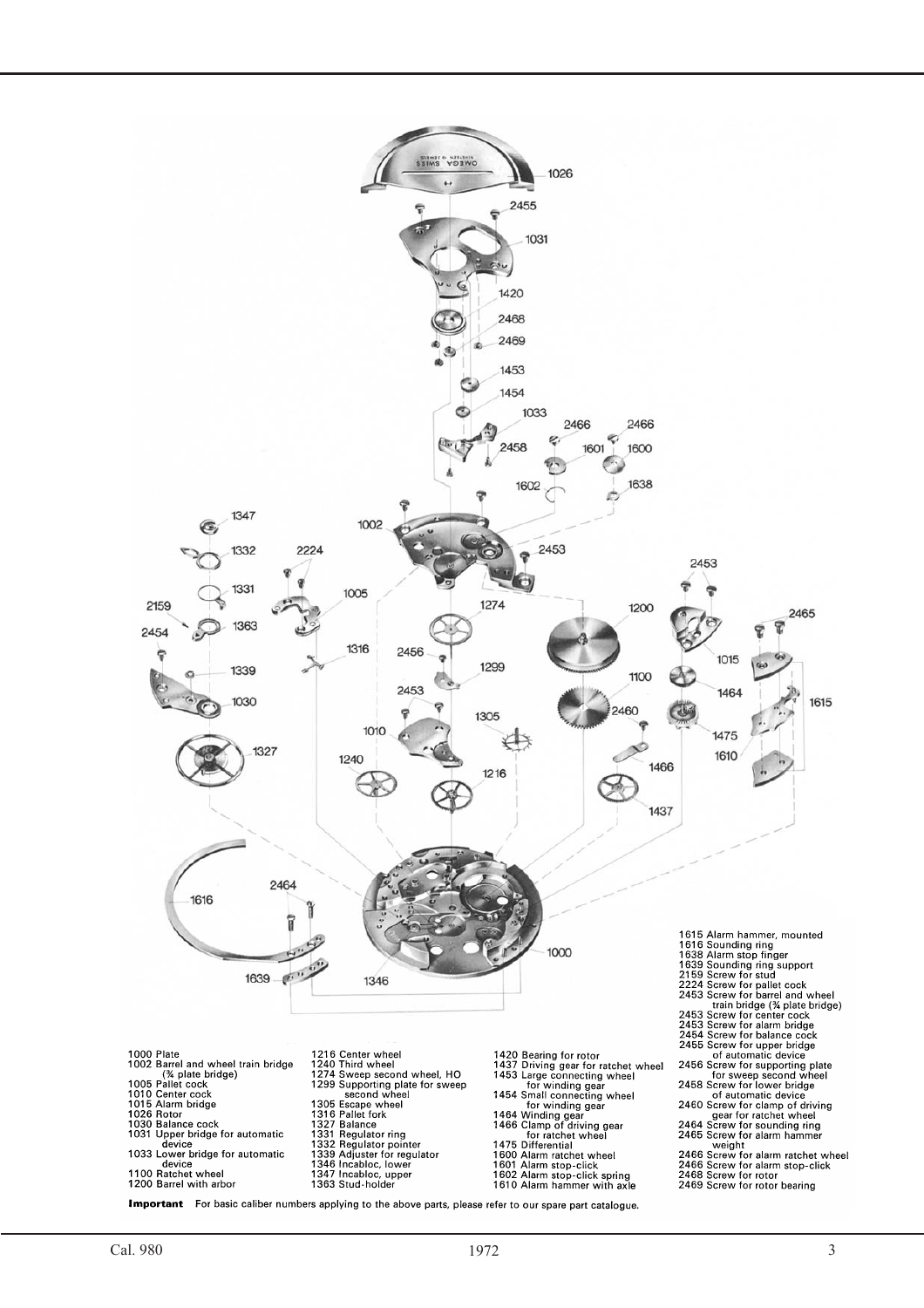#### **DISASSEMBLING**

#### **Warning**

When disassembling, remove the springs very carefully so as not to foul their winding.

#### **2.1. UNCASING**

**Before removing the automatic unit, make the alarm ring. The alarm release button should be pushed in again completely.**

2.1.1. Remove the automatic unit.

2.1.2. Let down the movement (to do this, wind by 1/5th turn of the stem, press the alarm stop-click 1601).

2.1.3. Uncase according to the usual procedure. The alarm operating lever stem is in 2 pieces, pull away the button. Press the setting lever axle 1109 in order to extract the winding stem 1106.

2.1.4. Align the indexes of the time display module 1634 on 12 h.; then remove the hands.

2.1.5. Remove the sounding ring 1616 and the sounding ring support 1639.

2.1.6. Remove the hour circle (lift in several places where the plate has clearance, so as not to foul the track).

Remove the hour indicator ring 1635.

2.1.7. Remove the time display module 1634. **The latter must neither be disassembled nor cleaned by immersion. If not working correctly, it should be replaced.**

#### **2.2. DISASSEMBLING OF THE WHEEL TRAIN, DATE AND ALARM SYSTEMS**

2.2.1. Check the strength of the indenting before disassembling; if necessary, re-tighten the cannon pinion 1218.

2.2.2. Remove: date indicator guard 1554 and date indicator 1580;

fixed ring wheel for alarm system 1636;

plate for release wheel 1621

hour wheel 1231 and double date setting wheel 1559;

date corrector - winding - alarm setting mechanisms.

2.2.3. Disassemble movement and clean all parts according to the usual procedure except: **the winding gear 1464** which must not be cleaned by immersion. Pin its pivoting hole, clean the leaves of the pinion and the toothing in hard elderpith.

#### **2.3. DISASSEMBLING OF THE AUTOMATIC UNIT**

2.3.1. Remove:

the rotor 1026;

the lower bridge for automatic device 1033, the large connecting wheel for winding gear 1453 and the small connecting wheel for winding gear 1454;

the bearing for rotor 1420.

2.3.2. Clean all parts following the usual procedure except: **the bearing for rotor 1420** which must not be submitted to ultra-sonic cleaning, but cleaned in benzine. Allow to dry in the air (do not pass it through sawdust).

#### **ASSEMBLING OF THE AUTOMATIC UNIT**

3.1. Place in position and screw the bearing for rotor

1420 on the upper bridge for automatic device 1031.

3.2. Oil (1 .03) the rolling of the bearing for rotor 1420 and the toothing (1.02).

3.3. Oil (1.07) the post of the large connecting wheel for winding gear 1453, and the post of the small connecting wheel for winding gear 1454.

3.4. Check the freedom of the bearing for rotor 1420 (must not scratch).

3.5. Fit the large connecting wheel for winding gear

1453 and the small connecting wheel for winding gear 1454 (**flat side** uppermost) on the upper bridge for automatic device 1031.

3.6. Place in position and screw the lower bridge for automatic device 1033. Oil (1.07) the toothing of the large and small connecting wheels for winding gear 1453 and 1454.

3.7. **Fitting of the rotor 026 on the automatic unit will take place when casing-up is effected.**

#### **CHECKING OF THE PARTS**

4.1. **Barrel with arbor 1200.** When completely wound, the mainspring should have a minimum development of 7 turns; if not, the mainspring 1208 should be replaced.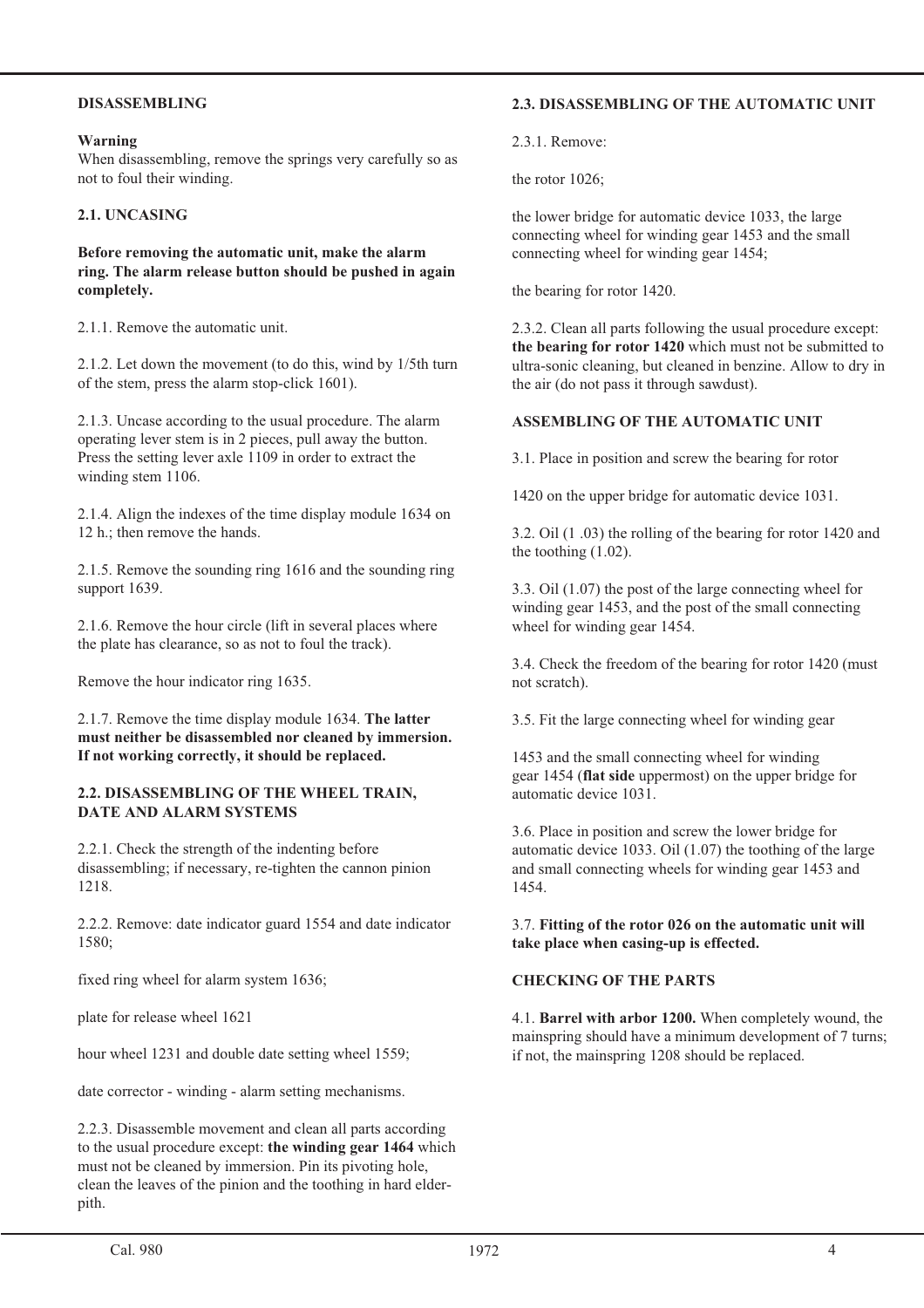4.2. **Winding gear 1464.** Check its functioning.



4.3. **Differential 1475.** Check deterioration of crown of differential and grease pivoting point of satellite before fitting differential 1475 on movement.



4.4. Check condition of the other parts according to the usual procedure.

#### **5. FITTING OF THE WHEEL TRAIN**

#### **Note**

Oiling to be carried out during fitting operations is indicated below. For other oiling, please see 6.4.

5.1. **Grease** before fitting:

support of ratchet wheel 1100 on the plate: 3 points (2. 06);

post of driving gear for ratchet wheel 1437 (2. 06);

toothing of ratchet wheel 1100 (2.06),

toothing of driving gear for ratchet wheel 1437 (2.06).



5.2. **Fit** in the following order:

ratchet wheel 1100;

driving gear for ratchet wheel 1437;

clamp of driving gear for ratchet wheel 1466;

center wheel 1216;

barrel with arbor 1200. **Take care** to see that the square of the arbor goes into the hole of the ratchet wheel 1100;

center cock 1010. Oil (1.07) upper pivot of center wheel 1216;

supporting plate for sweep second wheel 1299;

third wheel 1240;

escape wheel 1305;

oil and fit sweep second wheel 1274 HO (see diagram below);



barrel and wheel train bridge (3/4 plate bridge) 1002. Grease (2.01 ) upper pivot of barrel with arbor 1200 and alarm ratchet wheel fitting 1600;

aileron stop finger 1638. Grease (2.01 ) bearing of aileron stop-click 1601 ;

alarm stop-click spring 1602;

alarm stop-click 1601 ;

alarm ratchet wheel 1600. Tighten its screw 2466 in order to lock it.

#### **6. FITTING OF THE ALARM SYSTEM AND PALLET FORK**

6.1. **Fit** in the following order:

alarm hammer, mounted, 1615;

differential 1475;

winding gear 1464;

aileron bridge 1015. Before screwing the latter, make sure that the pinion of the winding gear 1464 is engaged in the satellite of the differential 1475;

pallet fork 1316;

pallet cock 1005.

6.2. **Check carefully** endshake of the hammer 1615: 0.02 mm max.

**6.3. Do not fit the balance 1327 et this stage, but only after the hand-fitting.**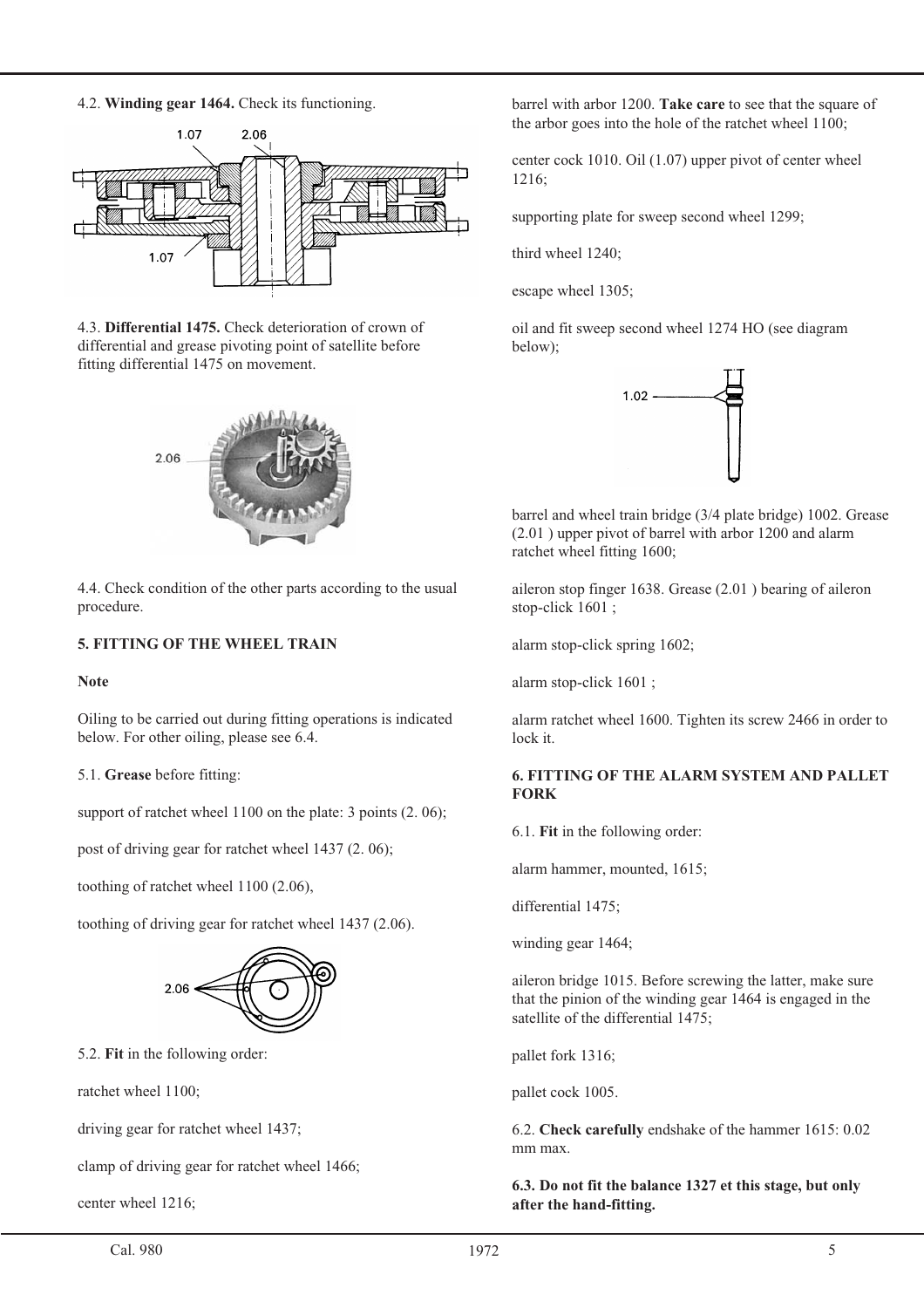#### 6.4. **Lubrication of the movement**

|                                      | Upper<br>(bridge side).                 | Lower<br>(dial side)           |
|--------------------------------------|-----------------------------------------|--------------------------------|
| Oil 1.02                             | sweep second<br>wheel 1274              | escape wheel<br>1305           |
|                                      | escape wheel<br>1305                    | balance 1327                   |
|                                      | balance 1327                            |                                |
| Oil 1.06                             | pallets 1316                            |                                |
| Oil 1.07                             | pivoting of<br>setting lever<br>1109    | center wheel<br>1216           |
|                                      | toothing of<br>alarm stop-click<br>1601 | third wheel 1240               |
|                                      | third wheel 1240                        | differential 1475              |
|                                      | differential 1475                       | alarm hammer.<br>mounted, 1615 |
|                                      | alarm hammer,<br>mounted, 1615          |                                |
| <b>Is not oiled</b> pallet fork 1316 |                                         | pallet fork 1316               |
| Grease 2.01                          |                                         | barrel with arbor<br>1200      |

6. 5. **Fit** the automatic unit (without rotor 1026).

#### **7. REASSEMBLING OF THE TIME DISPLAY AND ALARM SYSTEMS, ALARM SETTING AND DATE MECHANISMS**

#### **7. 1. PREPARATION OF PARTS BEFORE REASSEMBLING**

7.1.1. Upper hand setting yoke 1146;

grease (2.01 ) the 2 posts of the upper hand setting wheels 1128;

grease (2.01 ) the post of the crown wheel 1101;

fit the 2 upper hand setting wheels 1128 and the crown wheel 1101.

7.1.2. Hour wheel 1231 oil  $(1.07)$  the 3 catches  $(A)$ ;

oil (1.07) the 3 blades (B), after having pushed the cam in completely;

check freedom of cam (C);

oil (1.07) the cam hale (D).



#### 7.1.3. **Date corrector 1530:**



#### 7.1.4. **Date indicator driving wheel 1564:**

grease



7.2. **FIT** in the following order:

grease (2.01) and fit the winding pinion 1108; grease (2.01) and fit the winding stem 1106; setting lever 1109; pressure spring for setting lever 1132; grease (2.01) and fit lower hand setting yoke spring 1167; lower hand setting yoke 1166; setting lever spring 1110.

#### 7.3. **LUBRICATE** according ta indications given below

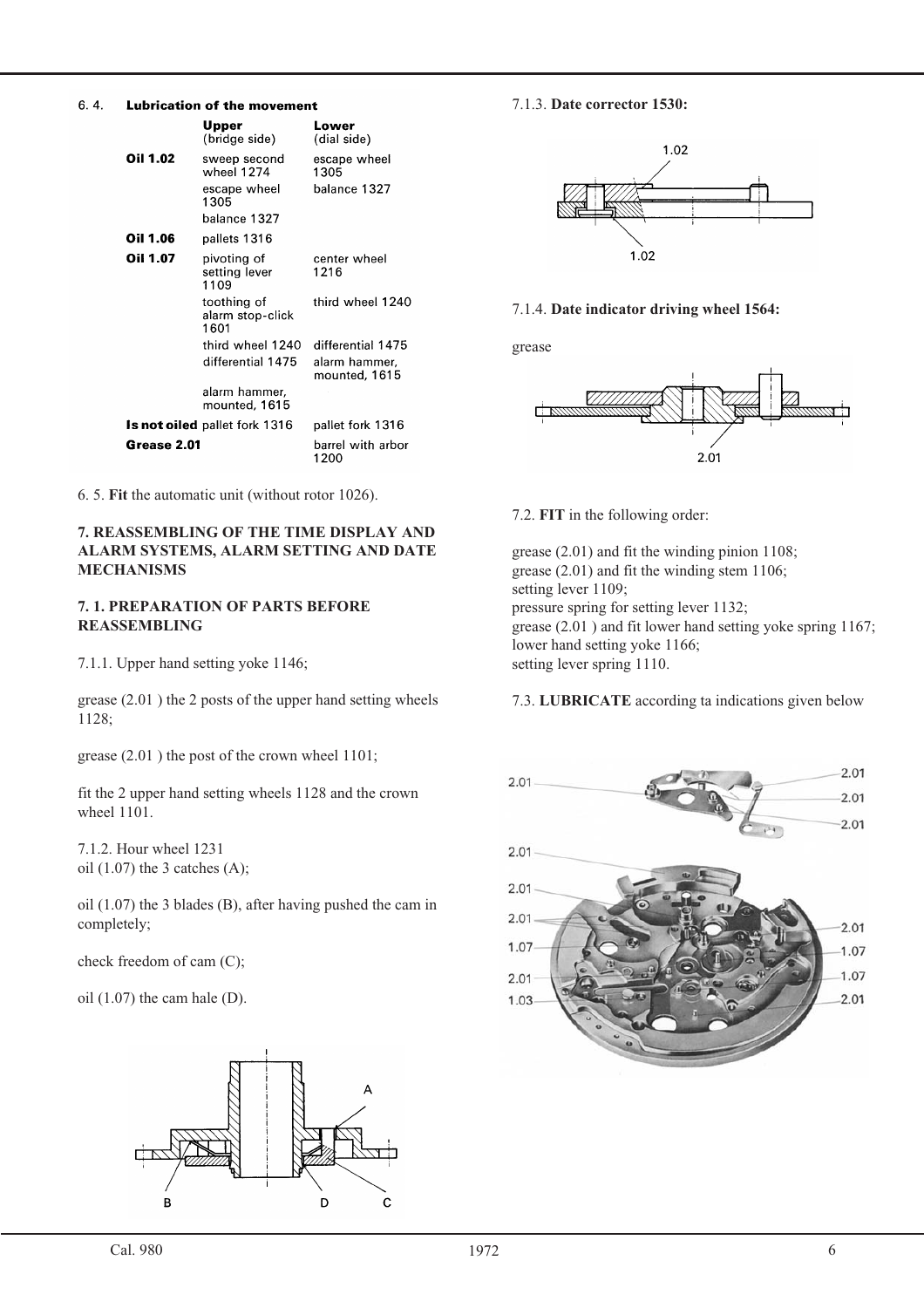7.4. **FIT** in the following order: 2 lower hand setting wheels 1129; ratchet winding wheel 1165; oil (1.07) post of center wheel 1216; cannon pinion 1218; minute wheel 1246; setting wheel for minute wheel 1114; setting wheel insulator 1130; connecting wheel for release wheel 1637. Check its freedom after locking of screw 2374; upper hand setting yoke spring 1147. Check its freedom after locking of screw 2460; grease (2.01 ) notch of upper hand setting yoke spring 1147; release device 1624; upper hand setting yoke 1146. Check its functioning; spring for release device 1625; date corrector rod 7517; date corrector 1530; alarm operating lever 1622; operating lever for date corrector 1565; operating lever spring for date corrector 1566; date jumper 1503; date jumper spring 1529; date indicator driving wheel 1564; cam spring for date indicator driving wheel 1563.

7.5. **LUBRICATE** according to indications given below: